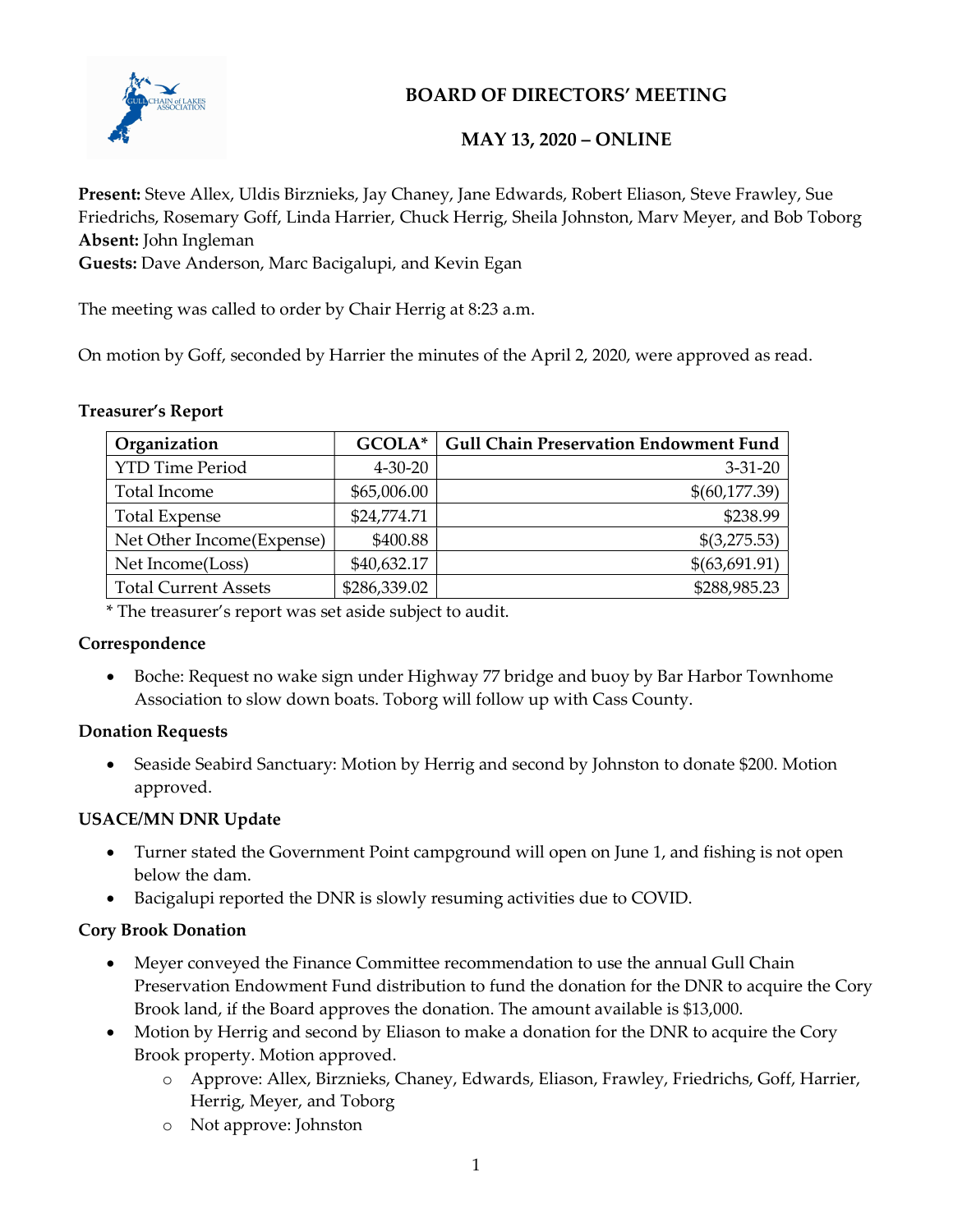

# MAY 13, 2020 – ONLINE

- Motion by Birznieks and second by Eliason to use \$10,000 from the Gull Chain Preservation Endowment Fund distribution for the Cory Brook land acquisition donation. Motion approved.
- Herrig will work with the DNR and Nature Conservancy and Meyer with the Initiative Fund to make the donation when the transaction occurs.

## Event Updates

• None

## Board Nominations

 Goff, Ingleman and Toborg will not be renewing, and Frawley and Harrier are renewing their board positions. Board Members are asked to send suggestions to Frawley. The Nominations Committee will present recommendations at the June meeting.

## Annual Meeting

- Annual meeting will be an online meeting, hosted on Wednesday, July 22. Time to be determined with consideration on an evening time slot. Members will be mailed an invite, plus information will be posted in the website and Facebook with links to the meeting. Agenda will include:
	- o Call to meeting: Chuck
	- o 2019 Minutes: Sue
	- o Treasurers Report: Sue
	- o Introduction of Board Members: Chuck
	- o Ratification of Board Members: Steve F
	- o Financial Summary: Uldis
	- o Chair's Remarks: Topics include AIS, Loons, Lake Steward Boat Wake/Etiquette and Government Relations.
	- $O & A$  session

## Gala Cancellation

- Frawley noted that all cancellation tasks are completed.
- Birznieks presented an analysis of the 2020 budget without the Gala. GCOLA could experience from \$18-\$41K loss due to the reduced revenue. However, due to cash resources, GCOLA continues in sound financial shape. Friedrichs will contact Lakes Printing for a summary of printing income/expense.

## AIS Committee

 Allex announced that GCOLA will receive \$1400 from the DNR for the curly pondweed spraying in Lake Margaret. The AIS Response Plan has been updated and will be sent to Friedrichs to distribute to the Board. The Lake Shore Police contract has been signed for inspections at the ramp near Zorbaz. Government Point will be allowed to have volunteer AIS inspectors.

## Communications Committee

No update.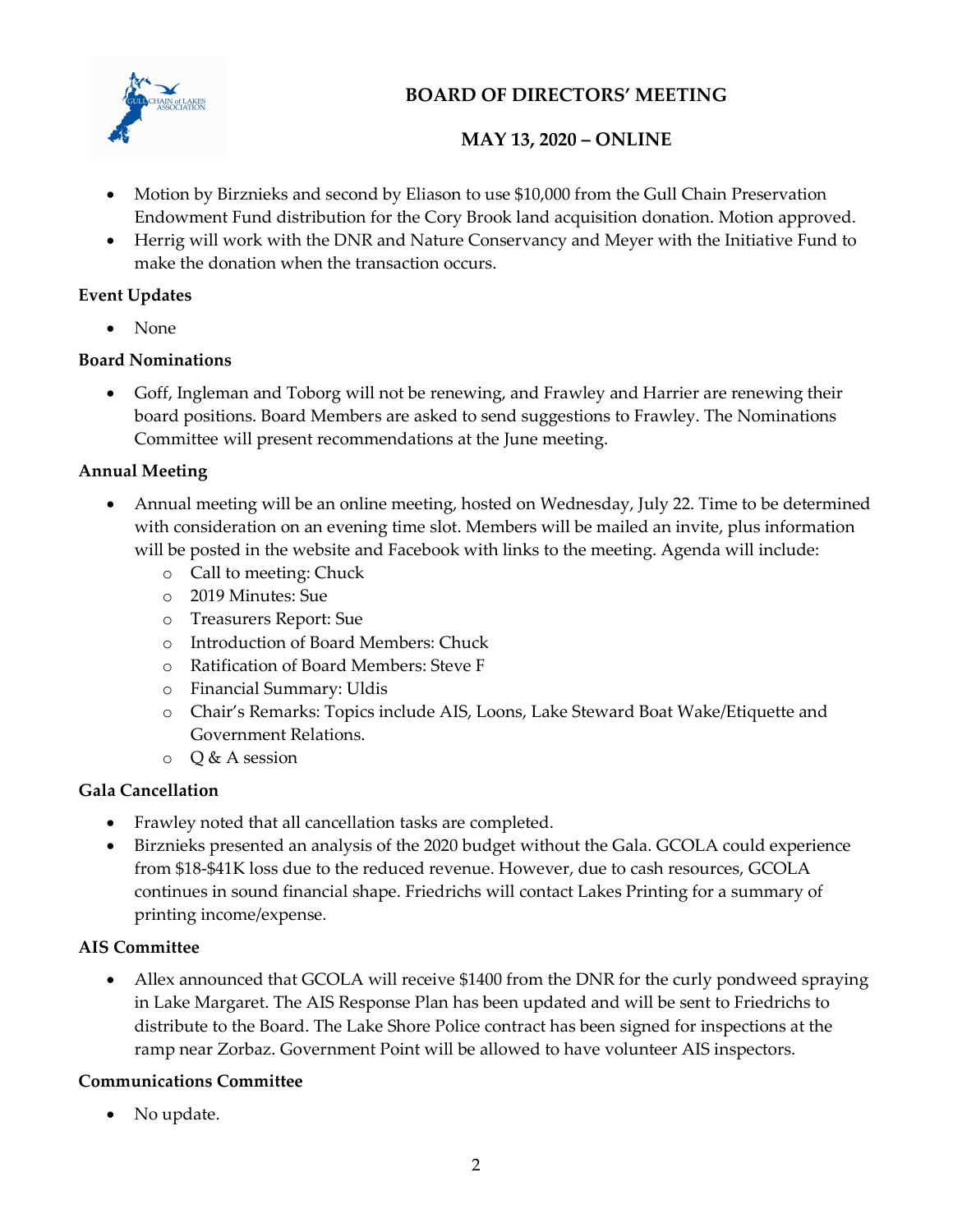

## MAY 13, 2020 – ONLINE

#### Environmental Committee

 Living Savior Lutheran Church has been selected for the tree giveaway. MN LAR will host a Lake Steward webinar featuring Dorothy Whitmer and the GCOLA program. The Echo Journal will have an article on GCOLA loon protection programs.

#### Finance & Audit Committee

 Friedrichs presented the recommendation from the Finance committee to incur additional premium expense due to increased insurance coverage.

|                                           |         |          | <b>Savings</b> |                                                                                                                                    |
|-------------------------------------------|---------|----------|----------------|------------------------------------------------------------------------------------------------------------------------------------|
| Description                               | Current | Proposed | (Increase)     | <b>Notes</b>                                                                                                                       |
| General Liability: (\$1 mil per           |         |          |                |                                                                                                                                    |
| occurrence, \$2 mil aggregate)            | \$1,007 | \$816    | \$191          |                                                                                                                                    |
| Directors & Officers: \$1 mil             | \$900   | \$450    | \$450          |                                                                                                                                    |
| Employment Practice Liability:<br>\$1 mil |         | \$0      | \$0            | Coverage included under current D & O policy but<br>not available in new policy. Coverage not needed<br>since no direct employees. |
|                                           |         |          |                | Coverage under new policy would be more                                                                                            |
| Data Breach: \$25K                        |         | \$241    | $(\$241)$      | extensive.                                                                                                                         |
| Buoys: \$27K property coverage            |         | \$270    | $(\$270)$      | New coverage                                                                                                                       |
| Employee Theft: \$50K                     |         | \$0      | \$0            |                                                                                                                                    |
| Trailer & office equipment: \$5K          |         | \$0      | \$0            |                                                                                                                                    |
| Hired & Non-owned auto                    |         |          |                | New liability coverage for any vehicle used for                                                                                    |
| liability: \$1 mil                        |         | \$153    | (\$153)        | <b>GCOLA</b> business                                                                                                              |
| Umbrella: \$1 mil                         |         | \$750    | $(\$750)$      | New coverage                                                                                                                       |
|                                           |         |          |                | Total additional premium over 2019 due to increased                                                                                |
| <b>TOTAL</b>                              | \$1,907 | \$2,680  | $(\$773)$      | coverage.                                                                                                                          |

 Motion by Meyer and second by Chaney to approve the additional insurance coverage and change agents to Baxter Insurance Group. Motion approved.

#### Fisheries Committee

Herrig noted that fishing licenses are up 40% which is likely due to COVID.

#### Government Relations Committee

 Birznieks will present a recommendation to financially support the University of Minnesota Saint Anthony Falls Lab Enhanced Wakes study.

#### Membership Committee

- Edwards stated there are 810 members who have paid 2020 dues and 53 of them are businesses.
- An article appeared in the City of East Gull Lake newsletter encouraging GCOLA membership.

#### Recreation and Safety

 Goff reported the boat safety classes are cancelled and an article will appear in the newsletter suggesting an online alternative. Toborg will survey the lake to ensure the buoys are in correct locations.